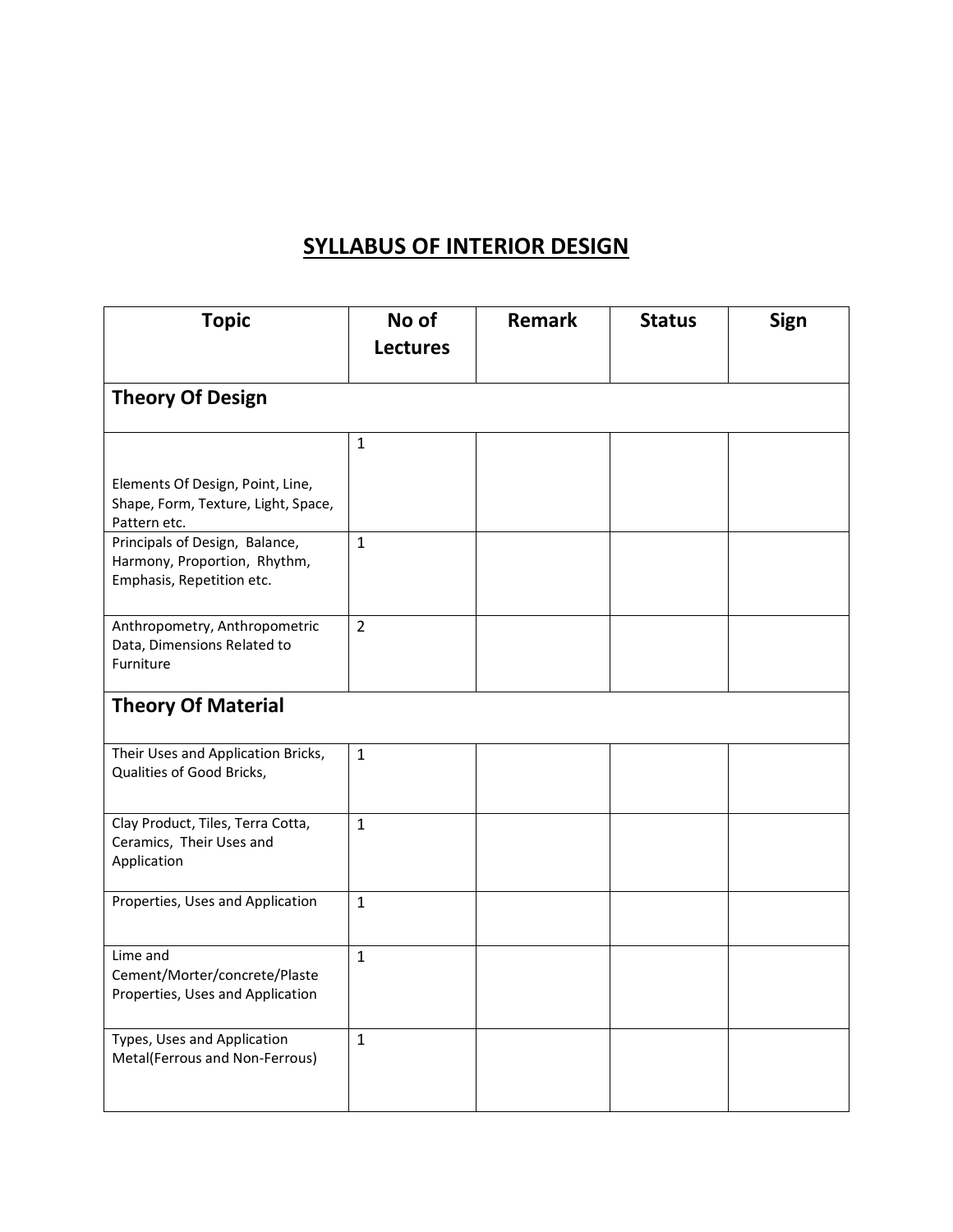| Paints-Surface Preparation Types,<br>Uses and Application          | $\mathbf{1}$ |  |  |
|--------------------------------------------------------------------|--------------|--|--|
| Glass-Properties/Etching/silvering<br>Types, Uses and Application  | $\mathbf{1}$ |  |  |
| Acrylic/Plastic<br>Types,<br>Uses and Application                  | $\mathbf{1}$ |  |  |
| Timber:/wood<br>product/Laminate                                   | $\mathbf{1}$ |  |  |
| Stone-Classification/properties/<br>Dressing/stone appli. And uses | $\mathbf{1}$ |  |  |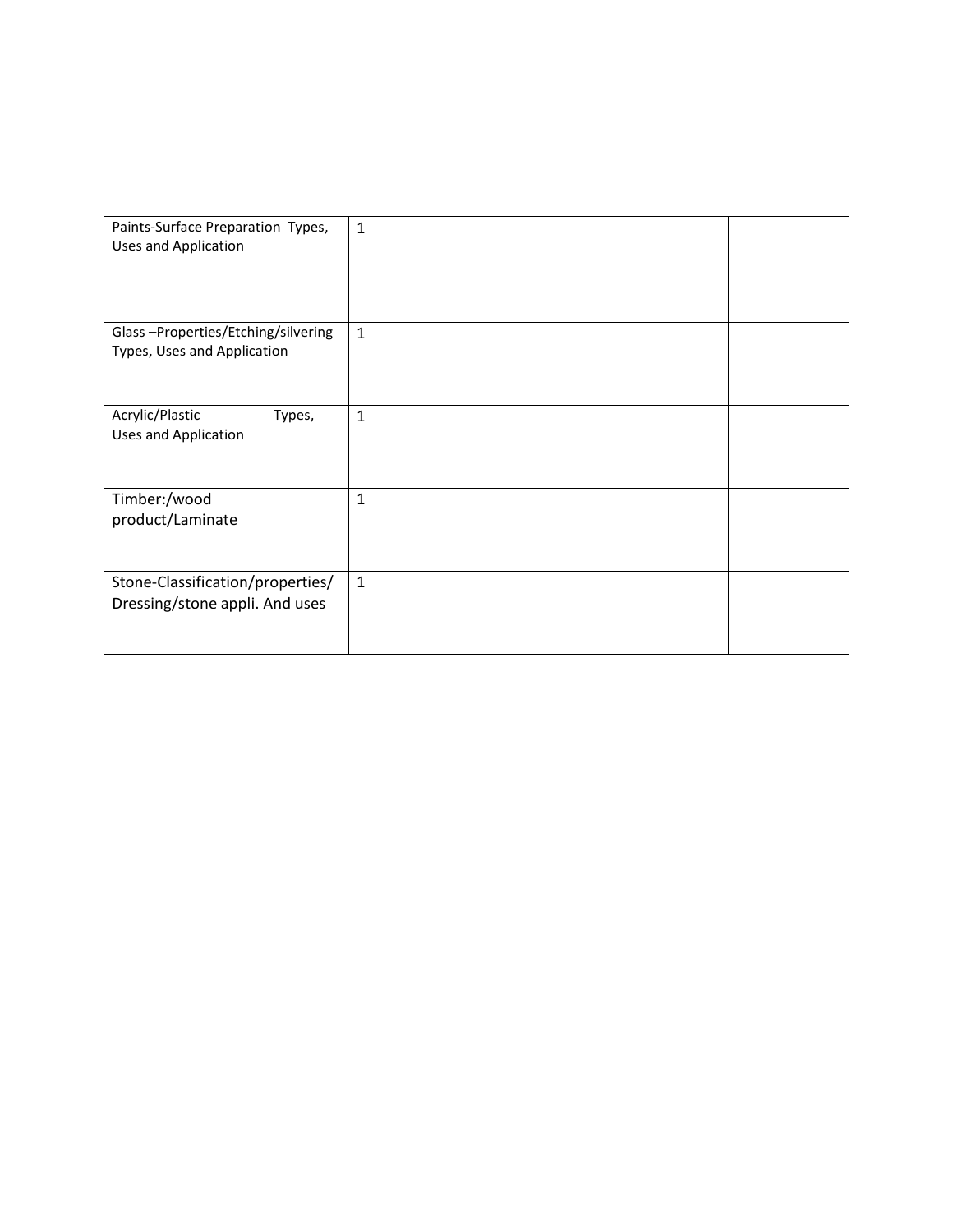### **Subject:-Construction**

| <b>Topic</b>                                                                         | No of<br><b>Lectures</b> | <b>Remark</b> | <b>Status</b> | Sign |
|--------------------------------------------------------------------------------------|--------------------------|---------------|---------------|------|
| Odd Term                                                                             |                          |               |               |      |
| Sign and Symbol, Sign and<br>Symbol of Different,<br><b>Material of Construction</b> | $\mathbf{1}$             |               |               |      |
| Arches and Lintel, Different<br>Arches in Stone, & Bricks<br>and Lintel              | $\mathbf{1}$             |               |               |      |
| Carpentary Joinery,<br>Different Carpentary Joinery                                  | $\mathbf{1}$             |               |               |      |
| Bricks, Size and Types of<br><b>Bricks</b>                                           | $\mathbf{1}$             |               |               |      |
| Size and Types of Bricks,<br>Streching Bond, Flemish<br>Bond, English Bond           | $\mathbf{1}$             |               |               |      |
| Structure, Load Bearing,<br><b>Timber Structure</b>                                  | $\overline{2}$           |               |               |      |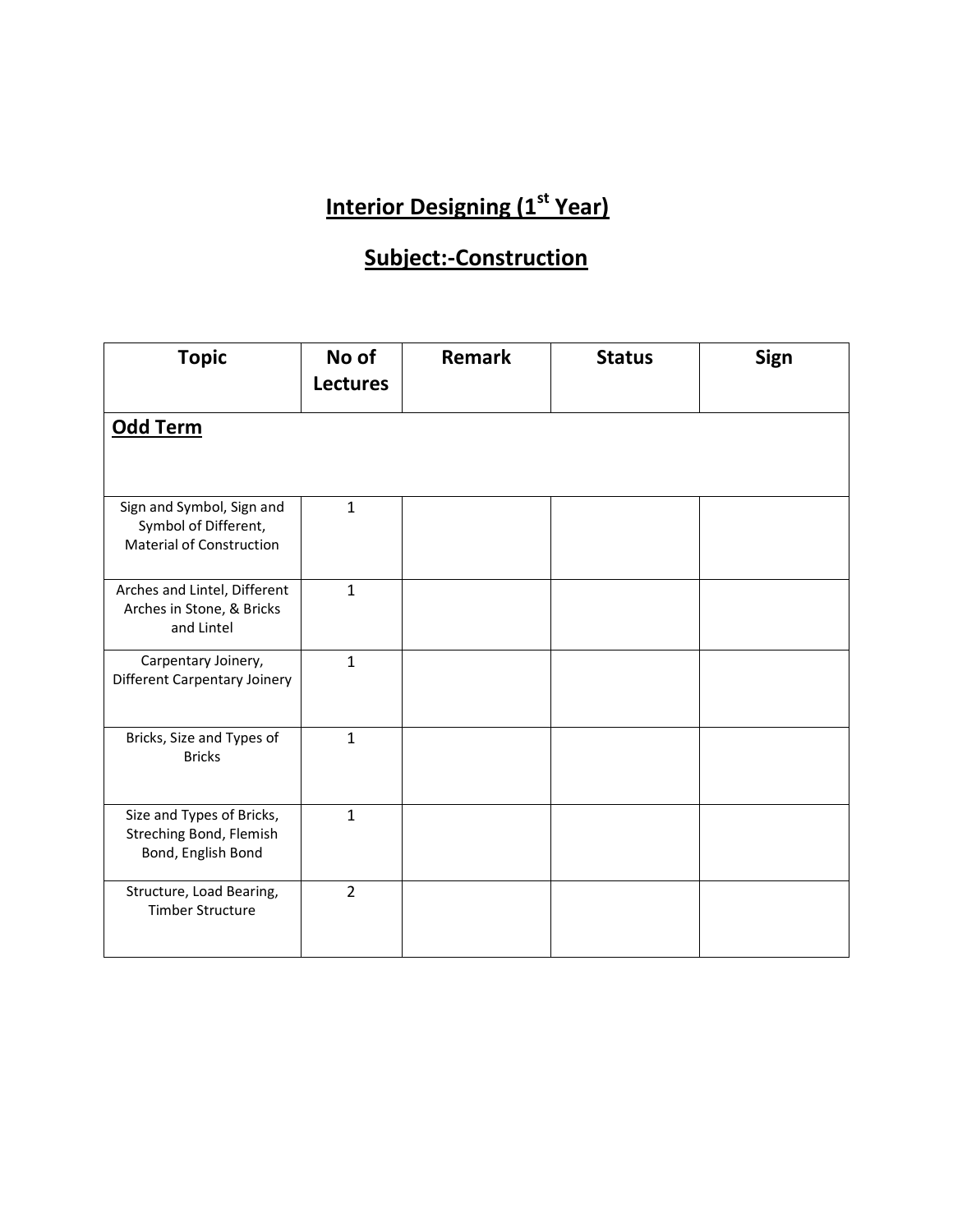| <b>Even Term</b>                                                                                               |                |  |  |
|----------------------------------------------------------------------------------------------------------------|----------------|--|--|
| Doors, Terminology of Door and<br>Types of Door, Panel Door                                                    | $\mathbf{1}$   |  |  |
| Folding Door, Sliding Door, Sliding<br>and Folding Door                                                        | $\overline{3}$ |  |  |
| Windows, Ventilator, Floor, Teak<br>wood Window, Ventilator,<br>Aluminium Windows, Floor (Single or<br>Double) | $\overline{2}$ |  |  |
| Timber Floor (Single or Double)                                                                                | $\overline{2}$ |  |  |
| Stairs, Terminology of Stair case with<br>Different Types of Stairs                                            | $\mathbf{1}$   |  |  |
| Timber Stair Case, Steel Stair                                                                                 | $\overline{2}$ |  |  |
| Mazzanine Floor, Timber Mezzanine,<br>Steel, Mezzanine                                                         | $\overline{2}$ |  |  |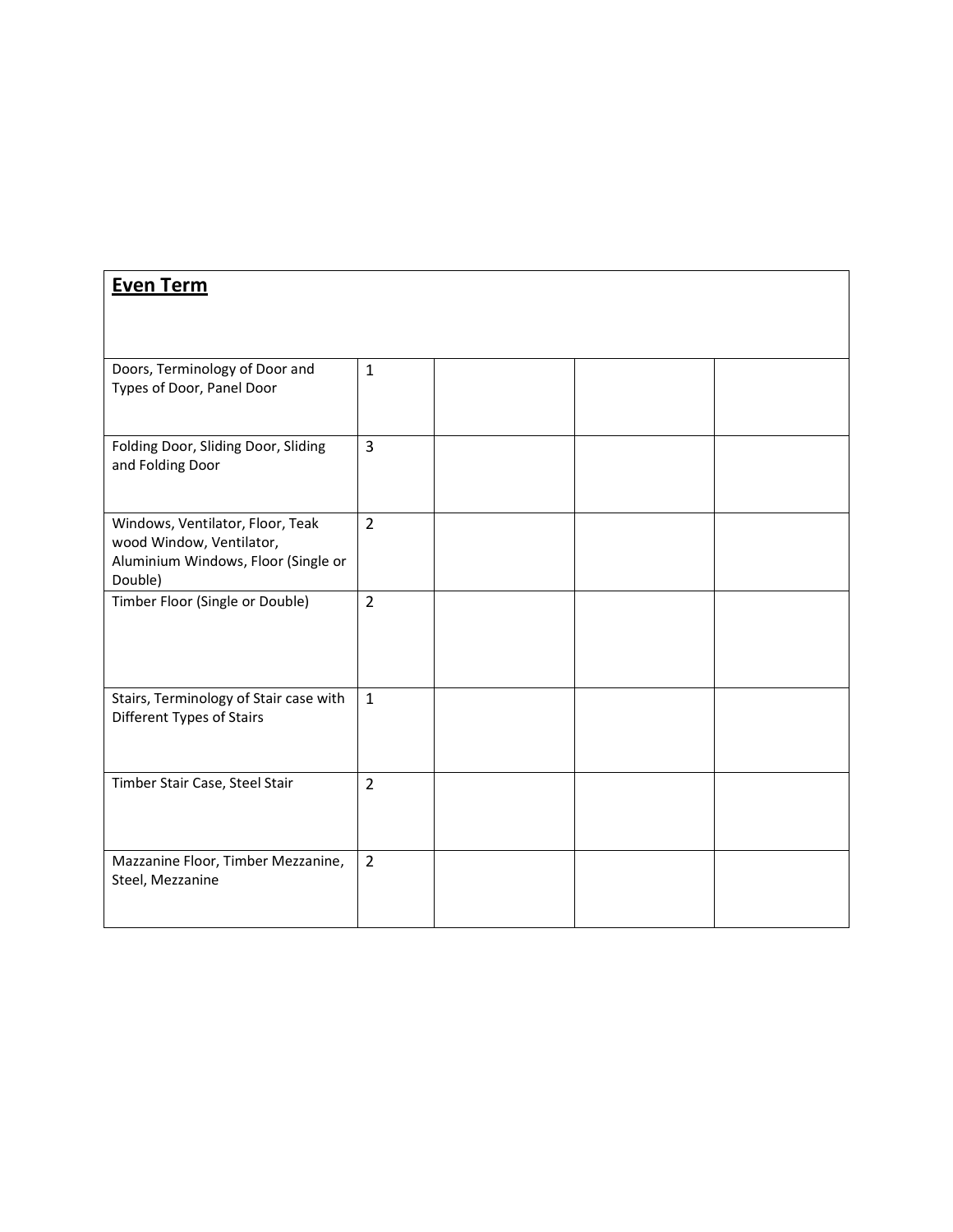### **Subject:-Drawing**

| <b>Topic</b>                                                                                                                               | No of<br><b>Lectures</b> | <b>Remark</b> | <b>Status</b> | Sign |
|--------------------------------------------------------------------------------------------------------------------------------------------|--------------------------|---------------|---------------|------|
| Study of Scale, Study of Metric Scale                                                                                                      | $\mathbf{1}$             |               |               |      |
| Orthographic Projection, Orthogrphic<br>Projections of Cube and Different<br>Shapes. Including Pyramid & Prism.                            | $\overline{2}$           |               |               |      |
| <b>Tilted Objects</b>                                                                                                                      | $\mathbf{1}$             |               |               |      |
| 3D Views, Isometric, Axonometric,<br>Obilique                                                                                              | $\mathbf{1}$             |               |               |      |
| Perspective Geometrical Method,<br>Angular & Parallel Perspective, With<br>Different Position Of P.P.,<br>Geometrical Object or Furniture. |                          |               |               |      |
| Perspective MP Method<br>Angular & Parallel Perspective with<br>Different Positiobn Of P.P.<br>Living Room<br><b>Bed Room</b><br>Kitchen   | $\overline{3}$           |               |               |      |
| Living Room<br><b>Bed Room</b><br>Kitchen                                                                                                  | $\overline{3}$           |               |               |      |
| Perspective MP Method<br>Angular & Parallel<br>different Shapes<br><b>Inclined Furniture</b><br>Staircase                                  | $\overline{2}$           |               |               |      |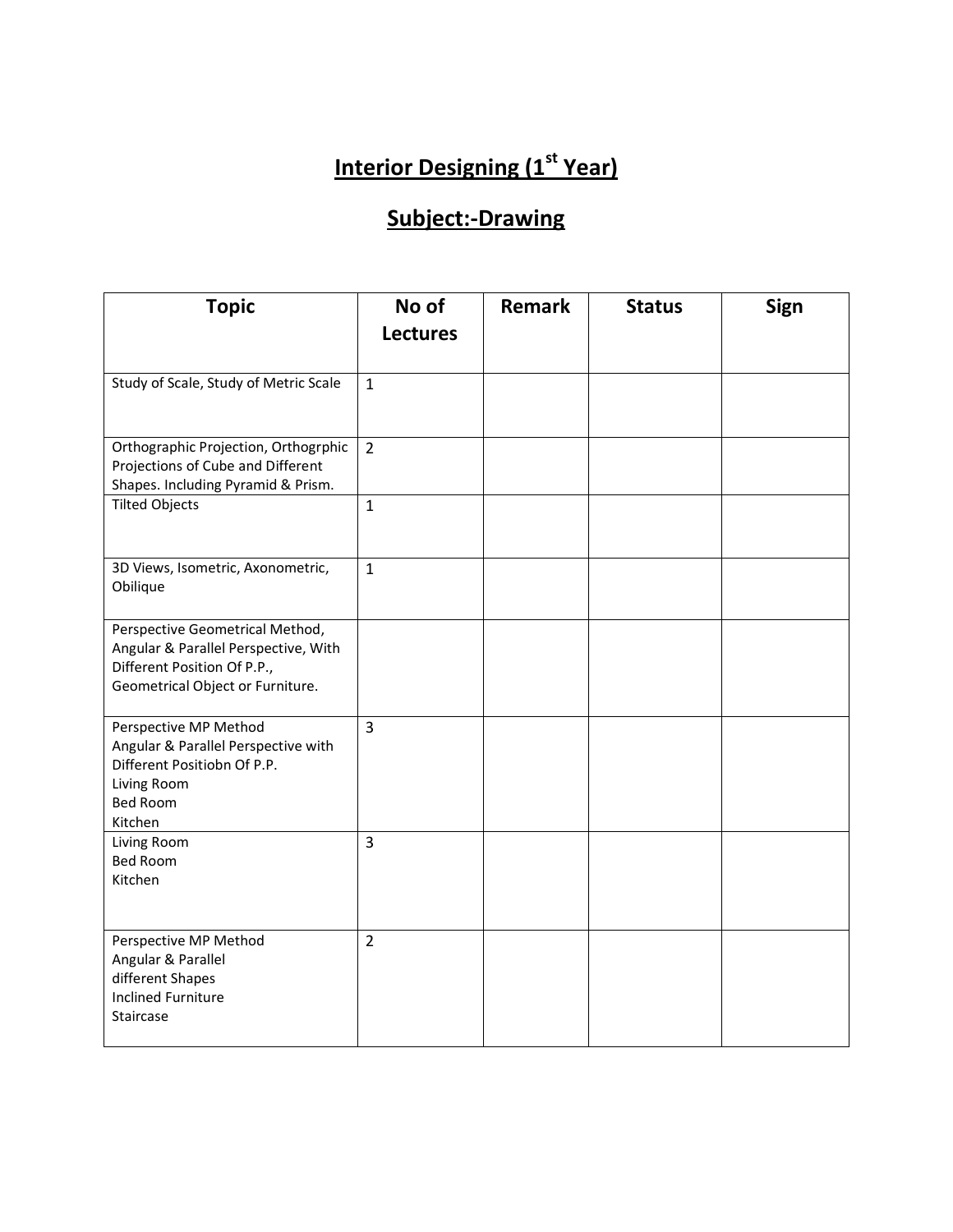| Angular & Parallel Perspective of<br>Commercial premises | $\overline{2}$ |  |  |
|----------------------------------------------------------|----------------|--|--|
| Birds Eye View Of Toilet/Bed Room                        | $\overline{2}$ |  |  |
| External View of Any Commercial<br>Premises Or Bunglow   | 2              |  |  |

# **Subject:-Design**

| <b>Topic</b>                                                                                 | No of<br><b>Lectures</b> | <b>Remark</b> | <b>Status</b> | Sign |
|----------------------------------------------------------------------------------------------|--------------------------|---------------|---------------|------|
| Odd Term                                                                                     |                          |               |               |      |
| Basic and Design, Elements and<br>Principal od Design, Mural,<br>Composition of Elements etc |                          |               |               |      |
| Antropometry, Anthropometric<br>Data and Standard, Dimension of<br>furniture                 |                          |               |               |      |
| Structural Drawing, Room Plan<br>and Elevations                                              |                          |               |               |      |
| Living / Dining, Plan and<br>Elevations                                                      |                          |               |               |      |
| Kitchen, Bedroom                                                                             |                          |               |               |      |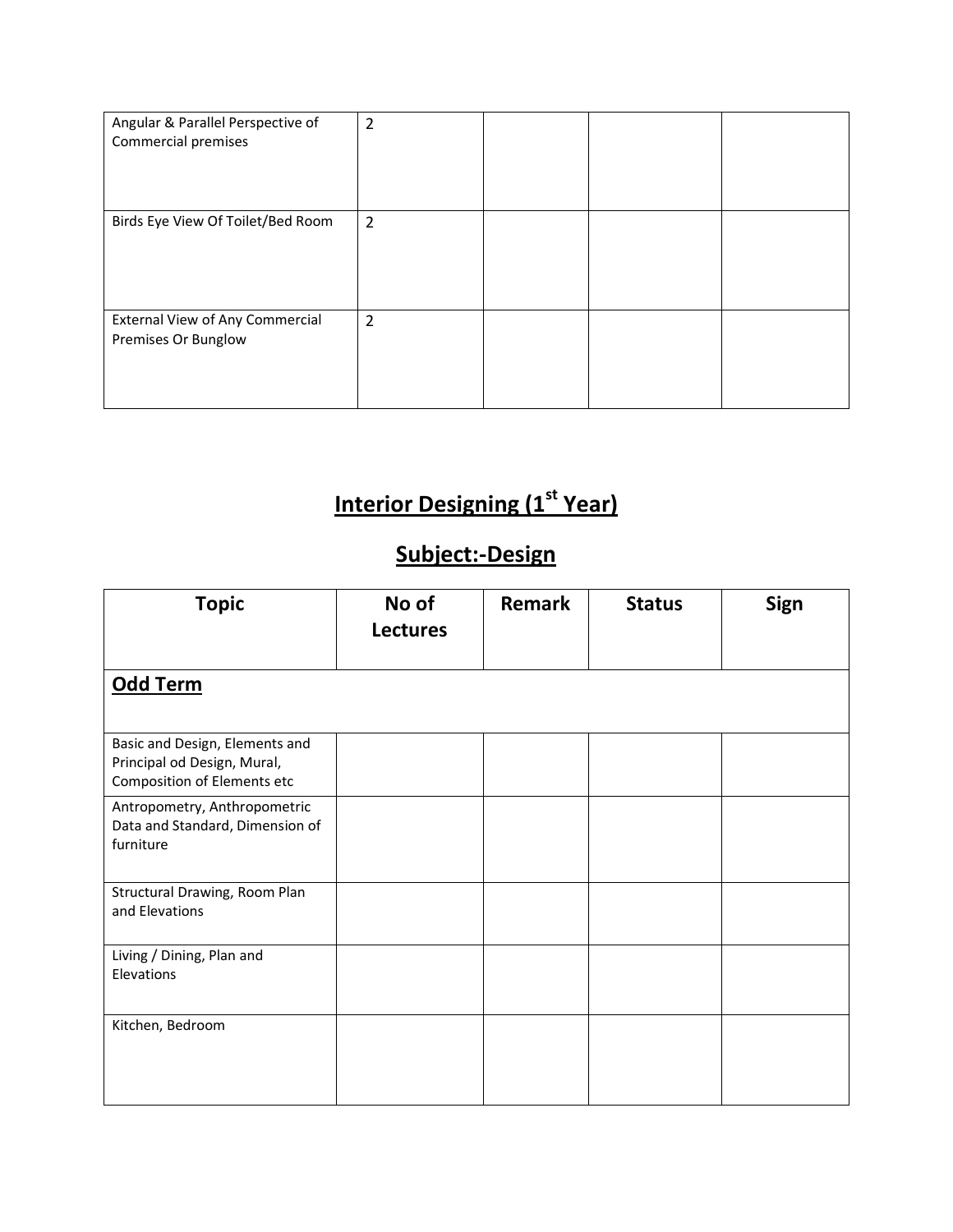| Bedroom with attached Toilet,                             |  |  |
|-----------------------------------------------------------|--|--|
| Plan and Elevations                                       |  |  |
|                                                           |  |  |
| Bedroom & Children Room                                   |  |  |
| Submission + Child Room                                   |  |  |
|                                                           |  |  |
| Children Room                                             |  |  |
| Plan & Elevations and Submission                          |  |  |
|                                                           |  |  |
| <b>Even Term</b>                                          |  |  |
|                                                           |  |  |
|                                                           |  |  |
| <b>Residential Project</b><br>Introduction of Residential |  |  |
| Project                                                   |  |  |
|                                                           |  |  |
|                                                           |  |  |
| Residential Project                                       |  |  |
| Layout Plan                                               |  |  |
|                                                           |  |  |
|                                                           |  |  |
| <b>Residential Project</b>                                |  |  |
| Sectional Elevation                                       |  |  |
|                                                           |  |  |
|                                                           |  |  |
| Residential Project                                       |  |  |
| Views                                                     |  |  |
|                                                           |  |  |
|                                                           |  |  |
|                                                           |  |  |
| Residential Project                                       |  |  |
| <b>Presentation Drawing</b>                               |  |  |
|                                                           |  |  |
| <b>Residential Project</b>                                |  |  |
| Plans                                                     |  |  |
|                                                           |  |  |
|                                                           |  |  |
| Residential Project<br>Elevation                          |  |  |
|                                                           |  |  |
|                                                           |  |  |
| Residential Project                                       |  |  |
| Views                                                     |  |  |
| <b>Residential Project</b>                                |  |  |
| <b>Final Submission</b>                                   |  |  |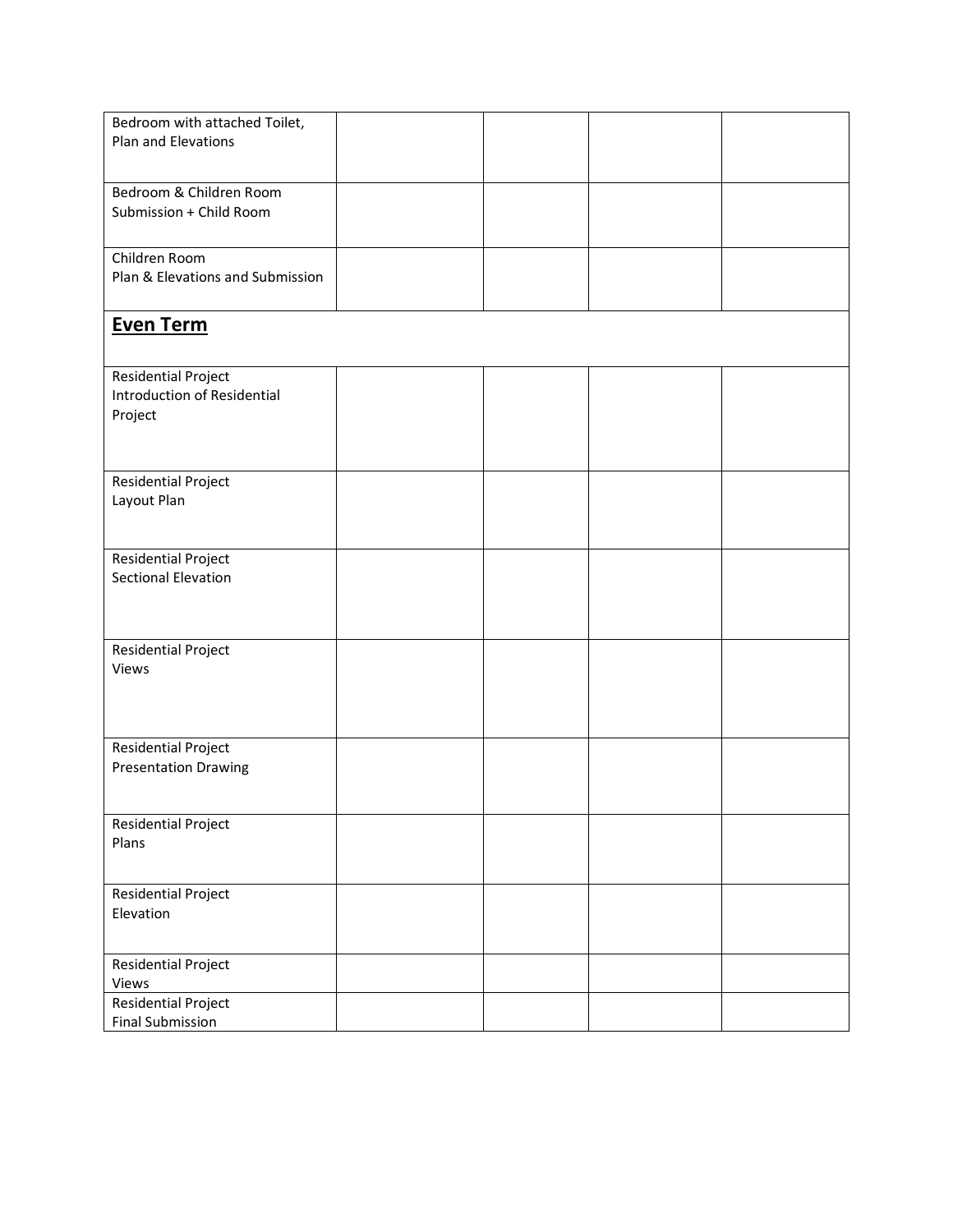### **Subject:-Perspective**

| <b>Topic</b>                                                                                                                                                                                                                  | No of           | <b>Remark</b> | <b>Status</b> | <b>Sign</b> |
|-------------------------------------------------------------------------------------------------------------------------------------------------------------------------------------------------------------------------------|-----------------|---------------|---------------|-------------|
|                                                                                                                                                                                                                               | <b>Lectures</b> |               |               |             |
| Perspective (Geometrical Method)<br>Introduction of Geometrical Method of<br>Perspective. Angular and Parallel<br>Perspective with different position of<br>Picture Plan, Perspective of Geometrical<br>Object and Furniture. |                 |               |               |             |
| Perspective MP Method<br>Introduction of Perspective MP Method<br>Angular and Parallel Perspective of<br>Living Room, Bedroom, Kitchen etc. with<br>Diferent Position of P.P.                                                 |                 |               |               |             |
| Perspective MP<br>Angular and Parallel Perspective of<br>Different Shapes like Circle, Inclined<br>Furniture, Stair case etc.                                                                                                 |                 |               |               |             |
| Perspective<br>Angular and Parallel Perspective of<br>Commercial Premises and Bird's Eye<br>View, External View etc.                                                                                                          |                 |               |               |             |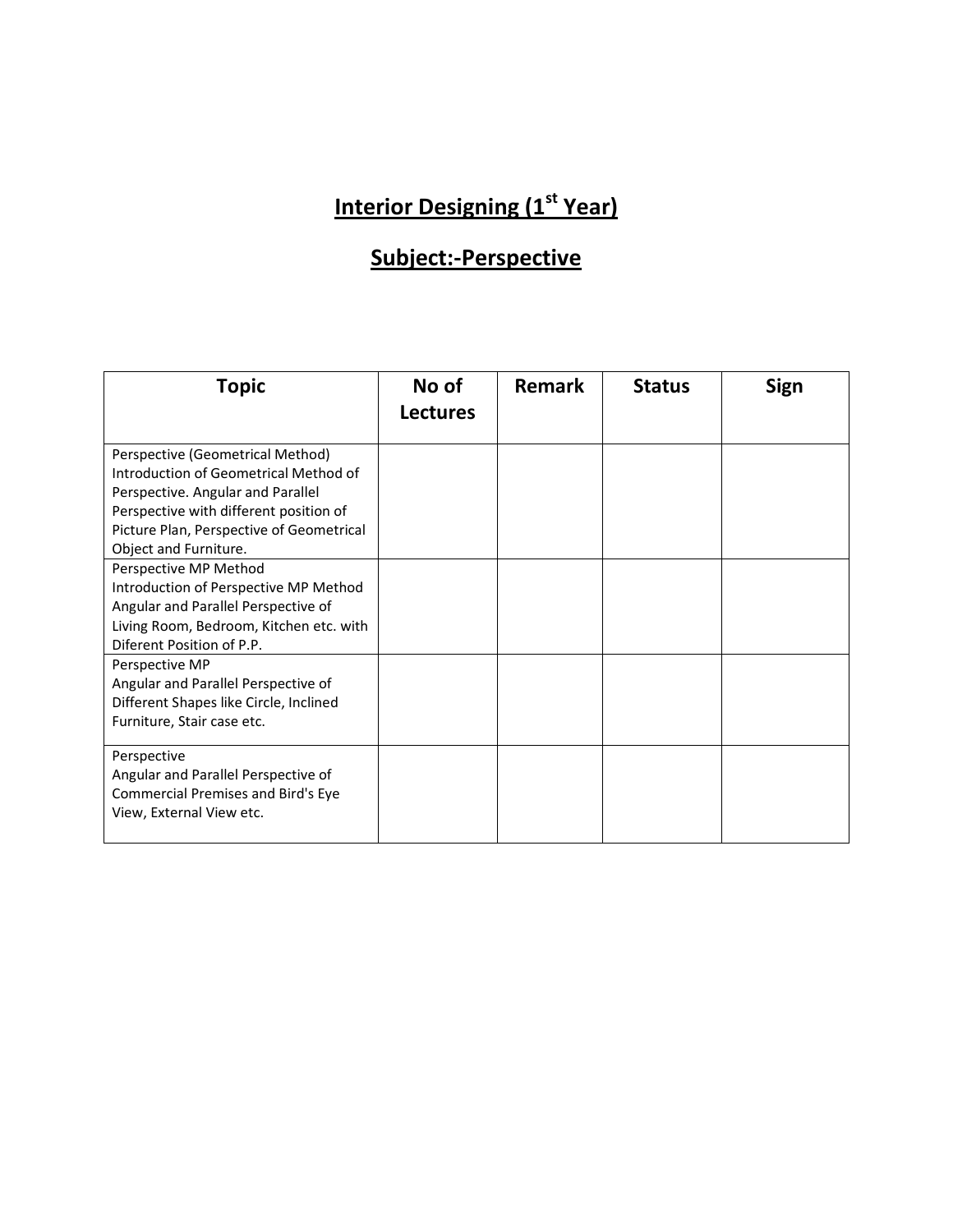### **Subject:-Rendering**

| <b>Topic</b>                                                         | No of           | Remark | <b>Status</b> | Sign |
|----------------------------------------------------------------------|-----------------|--------|---------------|------|
|                                                                      | <b>Lectures</b> |        |               |      |
| Gradiation<br>Gradiation of line and Gradiation<br>in pencil.        |                 |        |               |      |
| Surfaces<br>Texture in pencil/colour                                 |                 |        |               |      |
| Sciography<br>Sciography technique.                                  |                 |        |               |      |
| Colour<br>Theory of Colour, Colour<br>Schemes.                       |                 |        |               |      |
| Colour<br>Application of pancil colour and<br>transparent<br>colour. |                 |        |               |      |
| Plants<br>Different plants used in interior.                         |                 |        |               |      |
| <b>Window Treatment</b><br>Window Treatment, curtain etc.            |                 |        |               |      |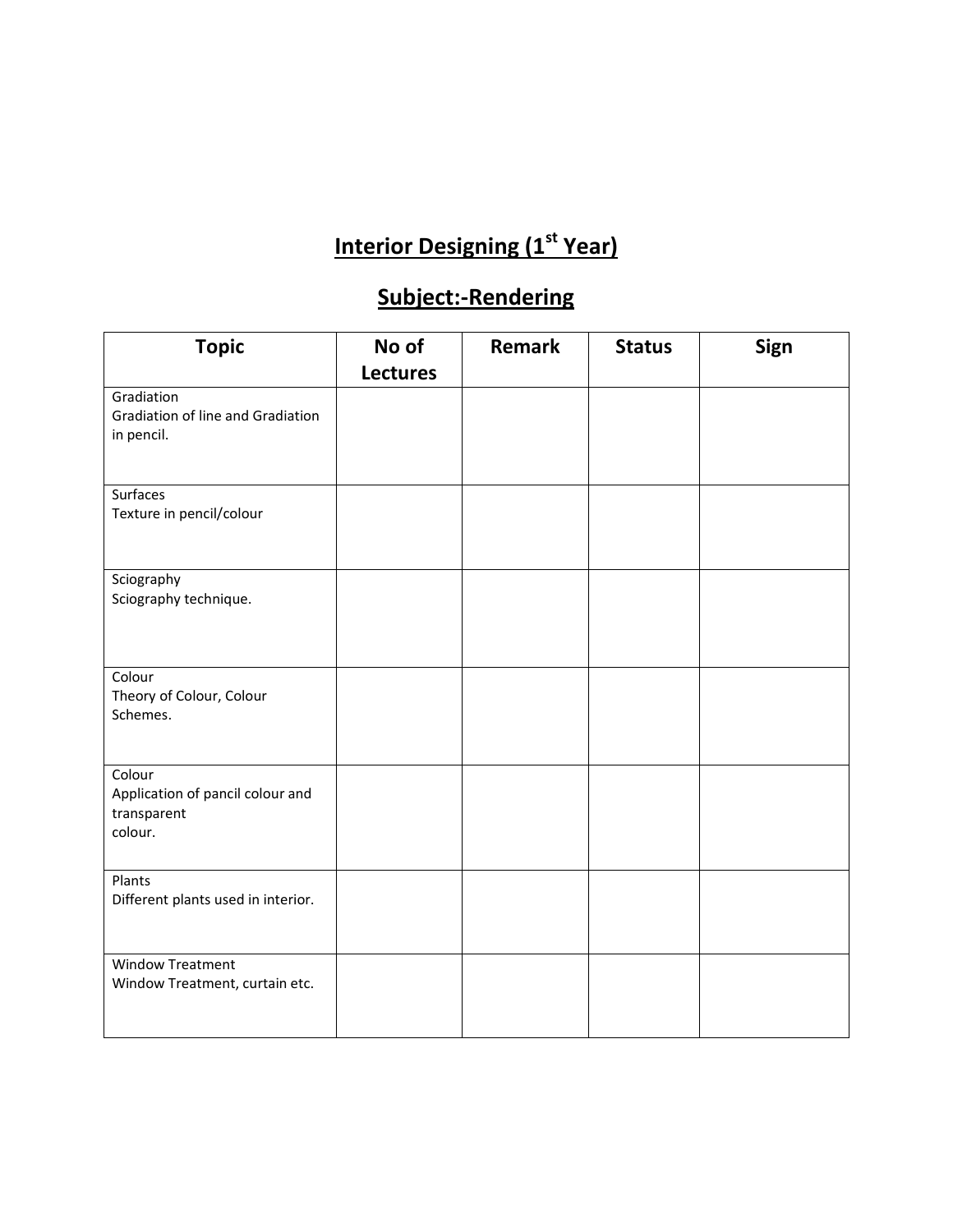| Accessories                        |  |  |
|------------------------------------|--|--|
| Accessories used in interior       |  |  |
|                                    |  |  |
|                                    |  |  |
|                                    |  |  |
| Human Figure                       |  |  |
|                                    |  |  |
| Human Figures in proportion of     |  |  |
| furniture                          |  |  |
|                                    |  |  |
| Mural                              |  |  |
| Mural design.                      |  |  |
|                                    |  |  |
|                                    |  |  |
|                                    |  |  |
| <b>Stained Glass</b>               |  |  |
| Stained glass design               |  |  |
|                                    |  |  |
|                                    |  |  |
|                                    |  |  |
| Presentation                       |  |  |
| Rendering of plan in pencil,       |  |  |
| rendering of elevation colour and  |  |  |
|                                    |  |  |
| rendering of transparent           |  |  |
| colour.                            |  |  |
|                                    |  |  |
| Presentation                       |  |  |
| Rendering of elevation in          |  |  |
| transparent colour,                |  |  |
| rendering of plan in poster        |  |  |
| colour, rendering of perspectives. |  |  |
|                                    |  |  |
|                                    |  |  |
| Rendering of perspectives.         |  |  |
|                                    |  |  |
|                                    |  |  |
|                                    |  |  |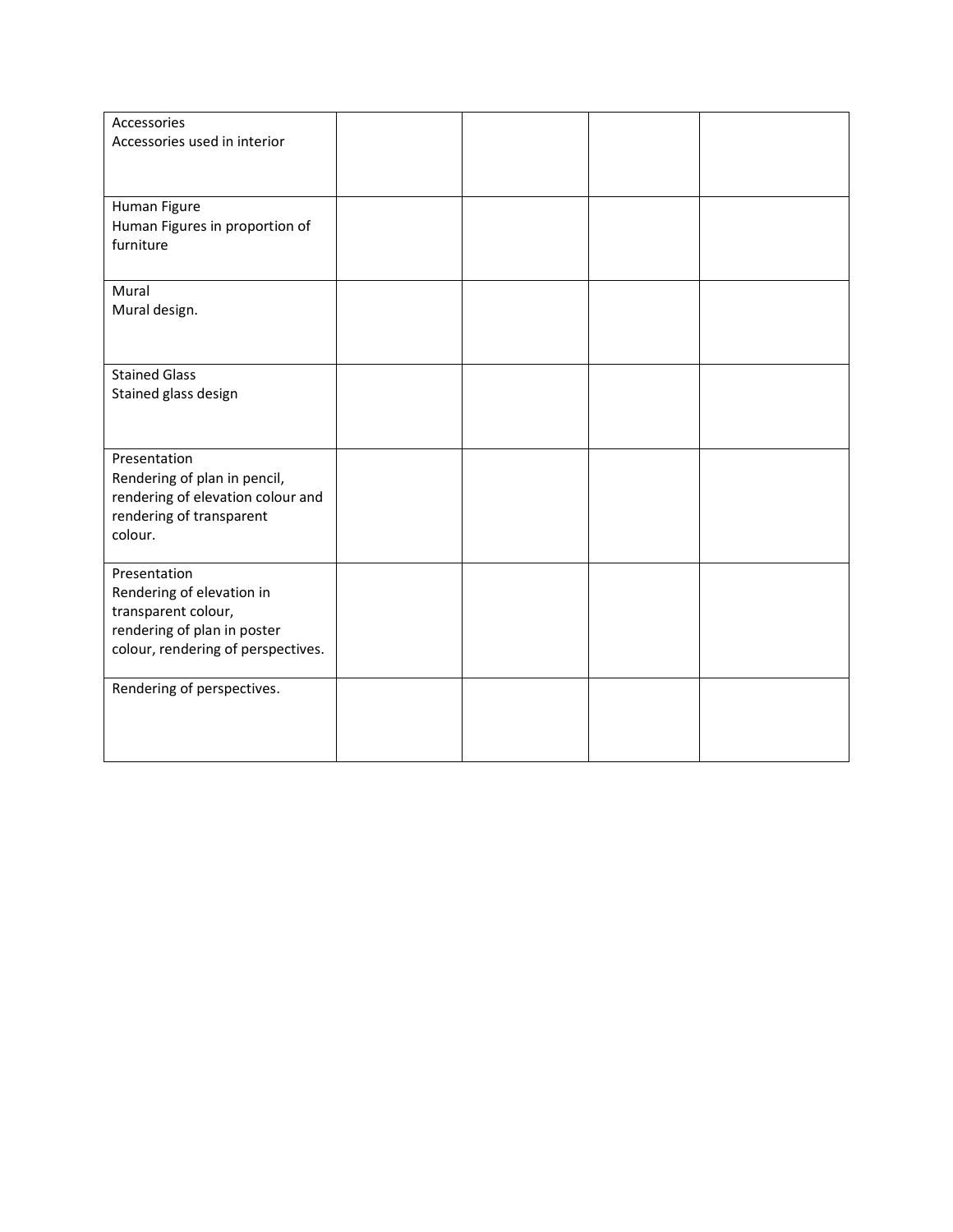#### **Subject: Design**

| <b>Topic</b>                                                                                                                                                                                                                                                                                      | No of<br><b>Lectures</b> | <b>Remark</b> | <b>Status</b> | Sign |
|---------------------------------------------------------------------------------------------------------------------------------------------------------------------------------------------------------------------------------------------------------------------------------------------------|--------------------------|---------------|---------------|------|
| Odd Term                                                                                                                                                                                                                                                                                          |                          |               |               |      |
| <b>Commercial Project</b><br>Introduction, scheme plan, layout<br>plan, floor plan, false ceiling plan,<br>electrical plan, A/C plan etc.<br>Sectional elevation, views, detailed<br>drawing etc., presentation drawing<br>& final submission. small project /<br>big project<br><b>Even Term</b> | 50                       |               |               |      |
|                                                                                                                                                                                                                                                                                                   |                          |               |               |      |
| <b>Commercial Project</b><br>Introduction of Commercial<br>Project scheme of HC plan, layout<br>plan, floor plan, false ceiling plan,<br>electri cal plan, A/C plan, sectional<br>eleva tion, views, detail drawingetc<br>presentation drawing, estimate of<br>project and final submission.      | 70                       |               |               |      |
| 2 project area will larger than 1st<br>term                                                                                                                                                                                                                                                       |                          |               |               |      |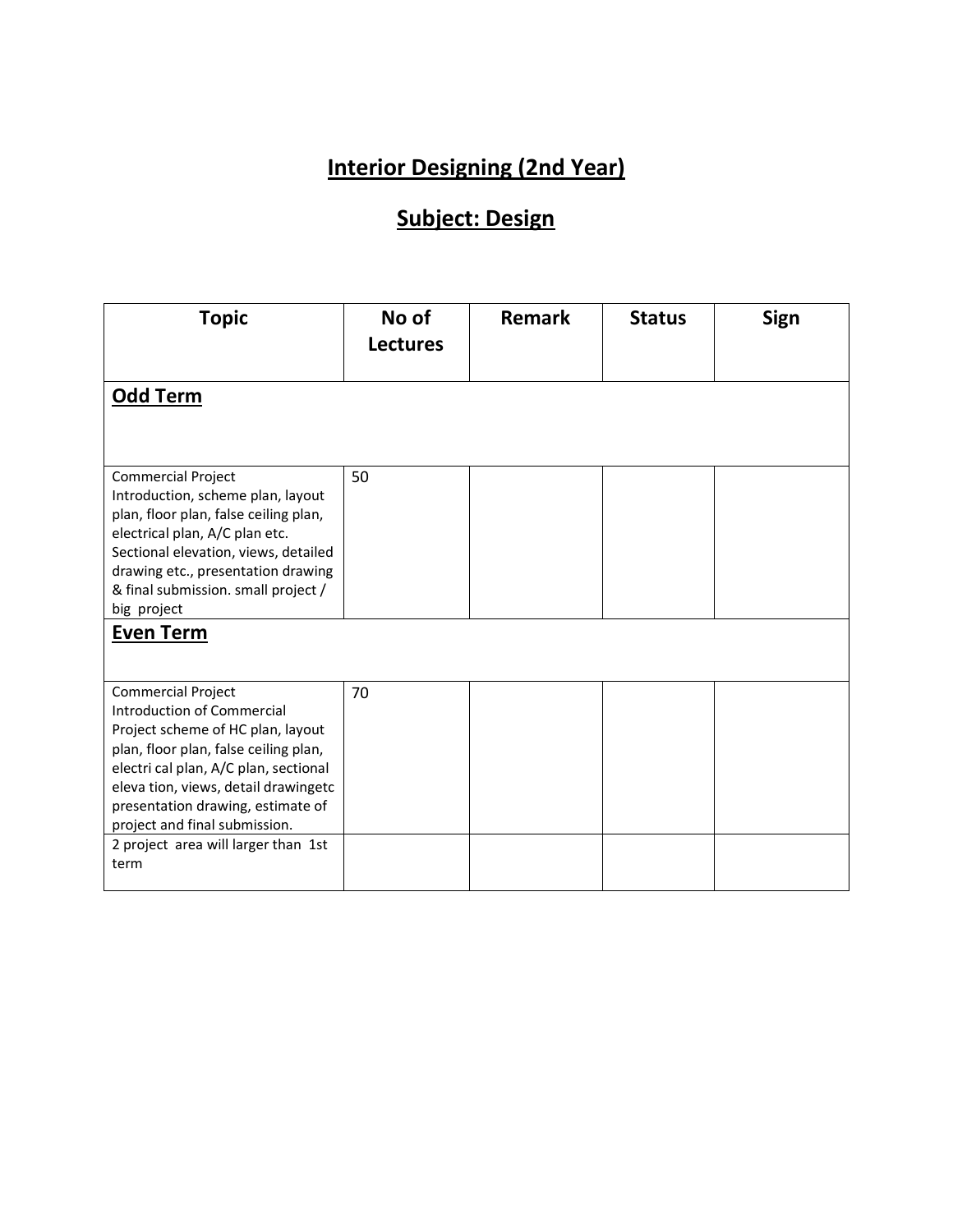### **Subject: Professional Practice**

| <b>Topic</b>                                                                                                                                                                                                                                                                  | No of<br><b>Lectures</b> | <b>Remark</b> | <b>Status</b> | Sign |
|-------------------------------------------------------------------------------------------------------------------------------------------------------------------------------------------------------------------------------------------------------------------------------|--------------------------|---------------|---------------|------|
| <b>Odd Term</b>                                                                                                                                                                                                                                                               |                          |               |               |      |
| Estimate<br>Study of different forms of<br>estimates, approximate, details,<br>measurement sheet, abstract,<br>contigencies, work charged<br>establishment prime cost provision<br>sum etc.                                                                                   | $\overline{4}$           |               |               |      |
| <b>Quantities and Estimating</b><br>Study of unit of measurement,<br>current rates of various item work<br>preparing estimates for various<br>interior work and common civil<br>work (Last year's RESIDENTIAL<br>PROJECT should be given to the<br>students as an assignment) | 12                       |               |               |      |
| Rate Analysis<br>Study of current rates of various<br>material and labour wages, task<br>work of labour sundries etc. Rate<br>analysis of various interior and civil<br>work such as furnuture, wall<br>finishes etc.                                                         | 6                        |               |               |      |
| Specification<br>Study of different type of<br>specification for interior and civil<br>work.                                                                                                                                                                                  | $\overline{4}$           |               |               |      |
| <b>Schedule Writing</b><br>Study of writing schedule for<br>interior and civil work                                                                                                                                                                                           | $\overline{4}$           |               |               |      |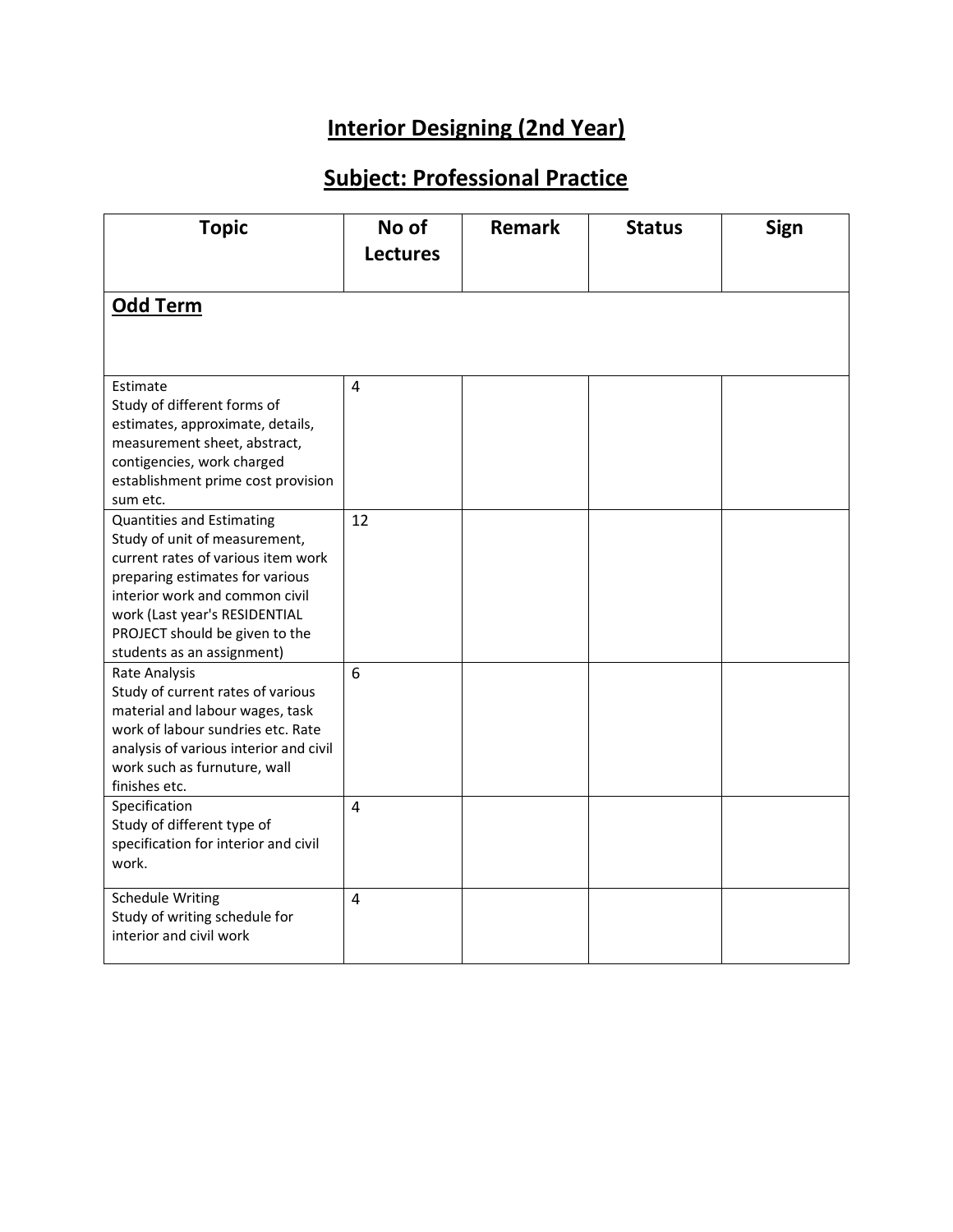#### **Even Term**

| <b>Tenders</b>                       | 10 |  |  |
|--------------------------------------|----|--|--|
| Invitation of tender, opening of     |    |  |  |
| tender, scrutiny and selection       |    |  |  |
| process, work order letter, types of |    |  |  |
| tender, item ratio, lumpsum,         |    |  |  |
| percen tage rate, cost + fixed fee,  |    |  |  |
| cost + fluctuating fee, target       |    |  |  |
| tender, labour tender, their         |    |  |  |
| advantages and disadvantages.        |    |  |  |
| Contracts                            | 6  |  |  |
| Contract document schedule, A &      |    |  |  |
| B condition of contract earnest      |    |  |  |
| money, security deposit time limit,  |    |  |  |
| defect liability period, liquidated  |    |  |  |
| damage, arbitration etc.             |    |  |  |
| Payment to Contractor                | 6  |  |  |
| Interim certificates, completion     |    |  |  |
| certificate, running account bill or |    |  |  |
| interim payment, final bill.         |    |  |  |
| <b>Business Management</b>           | 4  |  |  |
| Roll od interior designer and        |    |  |  |
| professional conduct of a designer,  |    |  |  |
| professional fees of an interior     |    |  |  |
| designer, office procedure and       |    |  |  |
| method of working of an interior     |    |  |  |
| designer's office.                   |    |  |  |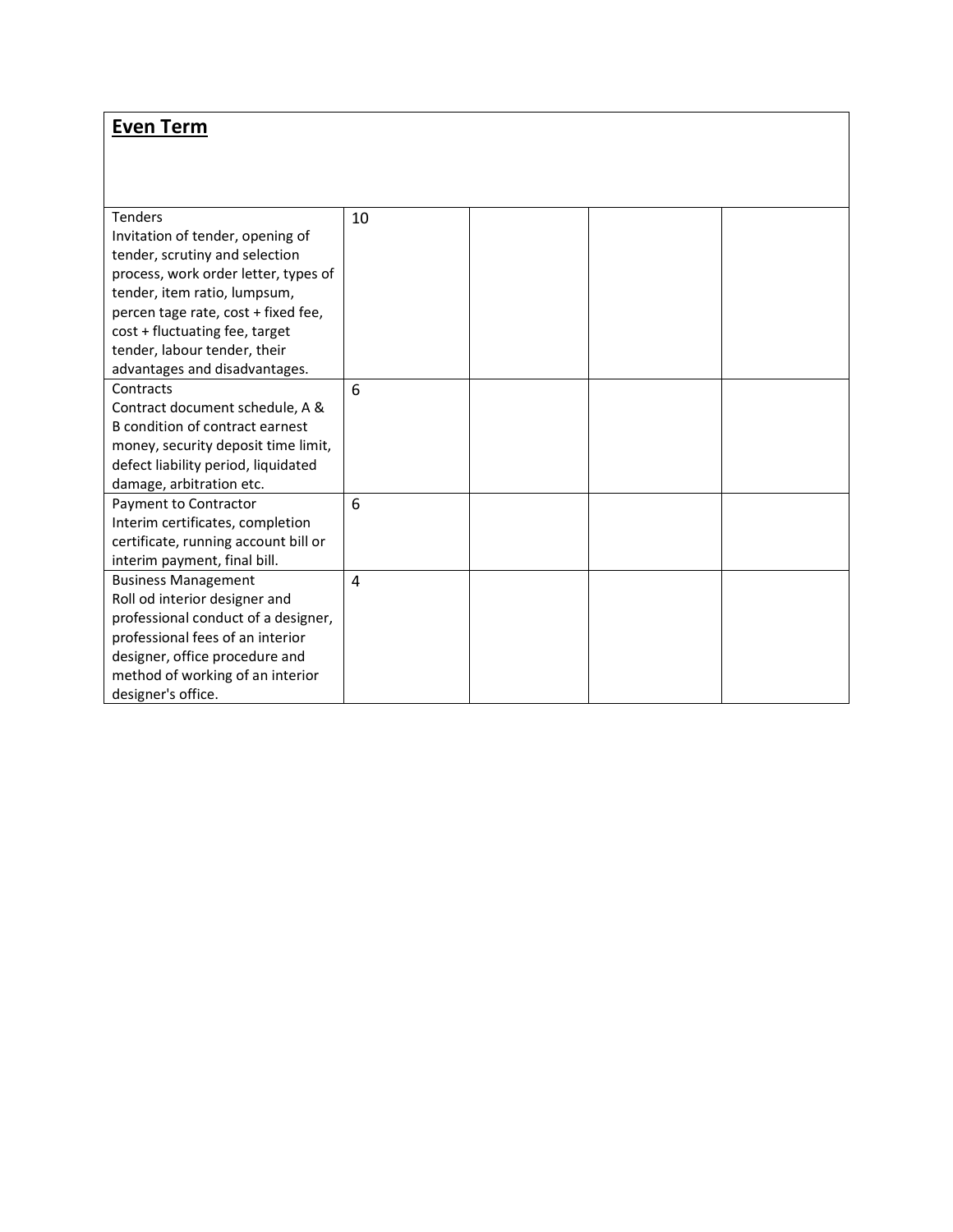### **Subject: Services**

| <b>Topic</b>                                                                 | No of           | <b>Remark</b> | <b>Status</b> | <b>Sign</b> |
|------------------------------------------------------------------------------|-----------------|---------------|---------------|-------------|
|                                                                              | <b>Lectures</b> |               |               |             |
|                                                                              |                 |               |               |             |
|                                                                              |                 |               |               |             |
| <b>Thermal Acoustic Material</b>                                             |                 |               |               |             |
| Study of different typers of material                                        |                 |               |               |             |
| used for insulation and sound                                                |                 |               |               |             |
| proofing, their uses and method of                                           |                 |               |               |             |
| application                                                                  |                 |               |               |             |
| Thermal and Sound Insulation                                                 |                 |               |               |             |
| Behaviour of heat and sound                                                  |                 |               |               |             |
| propagation Coefficient of thermal                                           |                 |               |               |             |
| conductivity of different materials,                                         |                 |               |               |             |
| acoustic defects such as echo,                                               |                 |               |               |             |
| reverberation, sound foci and                                                |                 |               |               |             |
| method of correction used of sound                                           |                 |               |               |             |
| absorbing and sound reflecting<br>material.                                  |                 |               |               |             |
| <b>Interior Landscaping</b>                                                  |                 |               |               |             |
| Types of Plants, selection of plants                                         |                 |               |               |             |
| for resi dential and commercial                                              |                 |               |               |             |
| spaces with relation o placing air                                           |                 |               |               |             |
| conditioning, plant care, study of                                           |                 |               |               |             |
| different elements of landscape like                                         |                 |               |               |             |
| water body, water fall, fountain,                                            |                 |               |               |             |
| walk garden etc.                                                             |                 |               |               |             |
| <b>Terrace Garden</b>                                                        |                 |               |               |             |
| Planning of terrace garden with                                              |                 |               |               |             |
| emphasis on esthetics, use of                                                |                 |               |               |             |
| elements and study of technical                                              |                 |               |               |             |
| details like water proofing, drainage                                        |                 |               |               |             |
| lighting etc.                                                                |                 |               |               |             |
| <b>Specialized Services</b>                                                  |                 |               |               |             |
| Study of Intercommunication                                                  |                 |               |               |             |
| system, computer system and                                                  |                 |               |               |             |
| computer related services, study of                                          |                 |               |               |             |
| fire fighting equipment, lift display,<br>system for exhibition, show window |                 |               |               |             |
| display etc.                                                                 |                 |               |               |             |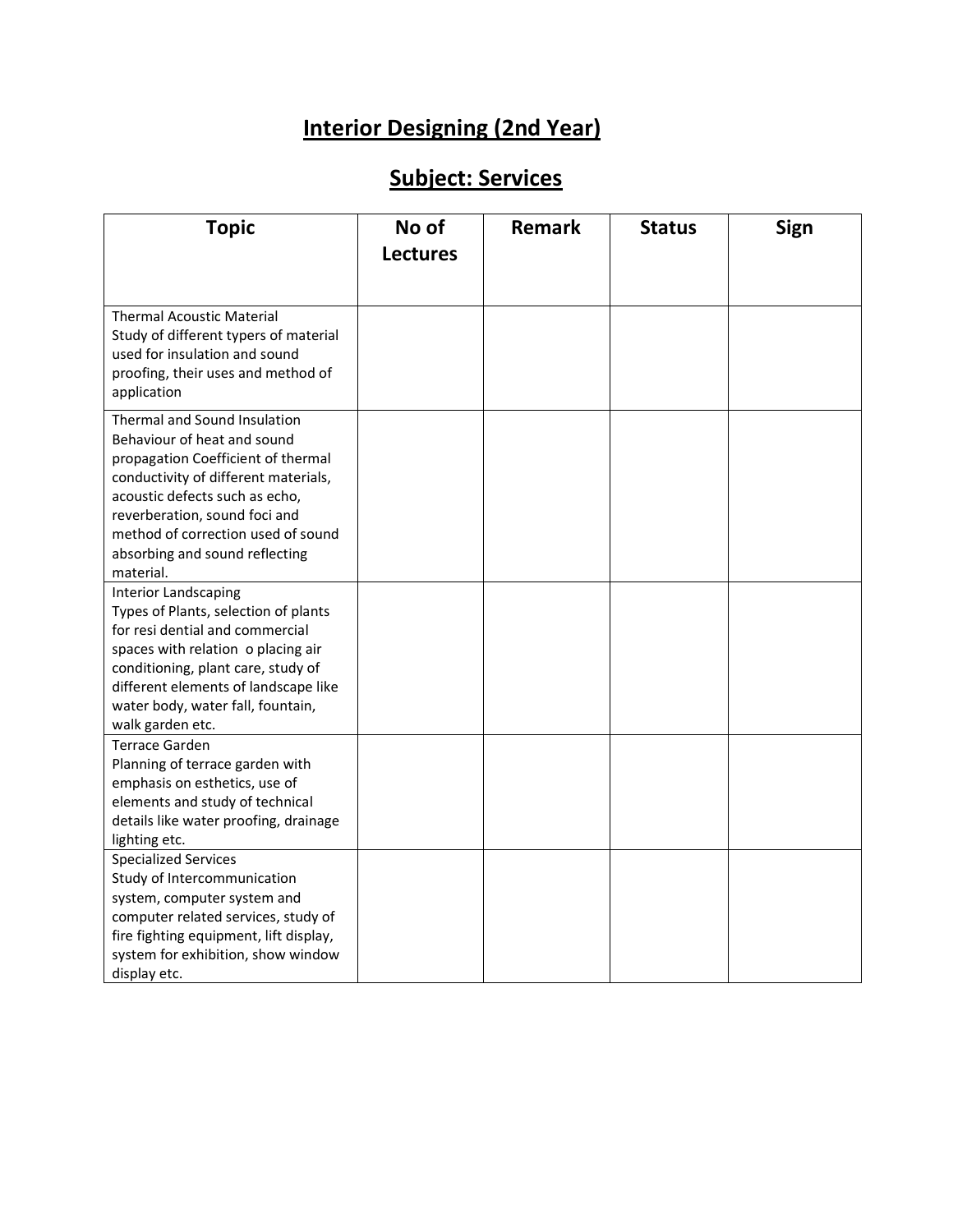| <b>Odd Term</b>                             |  |  |
|---------------------------------------------|--|--|
|                                             |  |  |
|                                             |  |  |
| Air Conditioned and Ventilation Air         |  |  |
| Changes and Temperature, Ventilation        |  |  |
| Principle of AIR, Conditioning, Different   |  |  |
| A/C System like window unit, split unit     |  |  |
| package unit, central system, general       |  |  |
| principle of ducting and distribution.      |  |  |
| Sanitary Service                            |  |  |
| Study of drainage system, types of pipe     |  |  |
| like AC, CI, PVC etc., their sizes and uses |  |  |
| of trap like intercepting trap, gully trap  |  |  |
| etc.                                        |  |  |
| Water Supply System                         |  |  |
| Water Supply System, source of water,       |  |  |
| Premises of overhead tank, supply from      |  |  |
| sunction of tank to overhead tank.          |  |  |
| <b>Water Proofing</b>                       |  |  |
| Material used for water proofing, Types     |  |  |
| of water proofing and their method.         |  |  |
| Lighting                                    |  |  |
| Study of types of lighting related to types |  |  |
| incandescent, flourescent, direct &         |  |  |
| indirect light, tyupes of split light.      |  |  |
| Light Weight Construction                   |  |  |
| constrction materials like siporex hollow   |  |  |
| section etc. and furniture material like    |  |  |
| use of slotted angle, black board etc       |  |  |